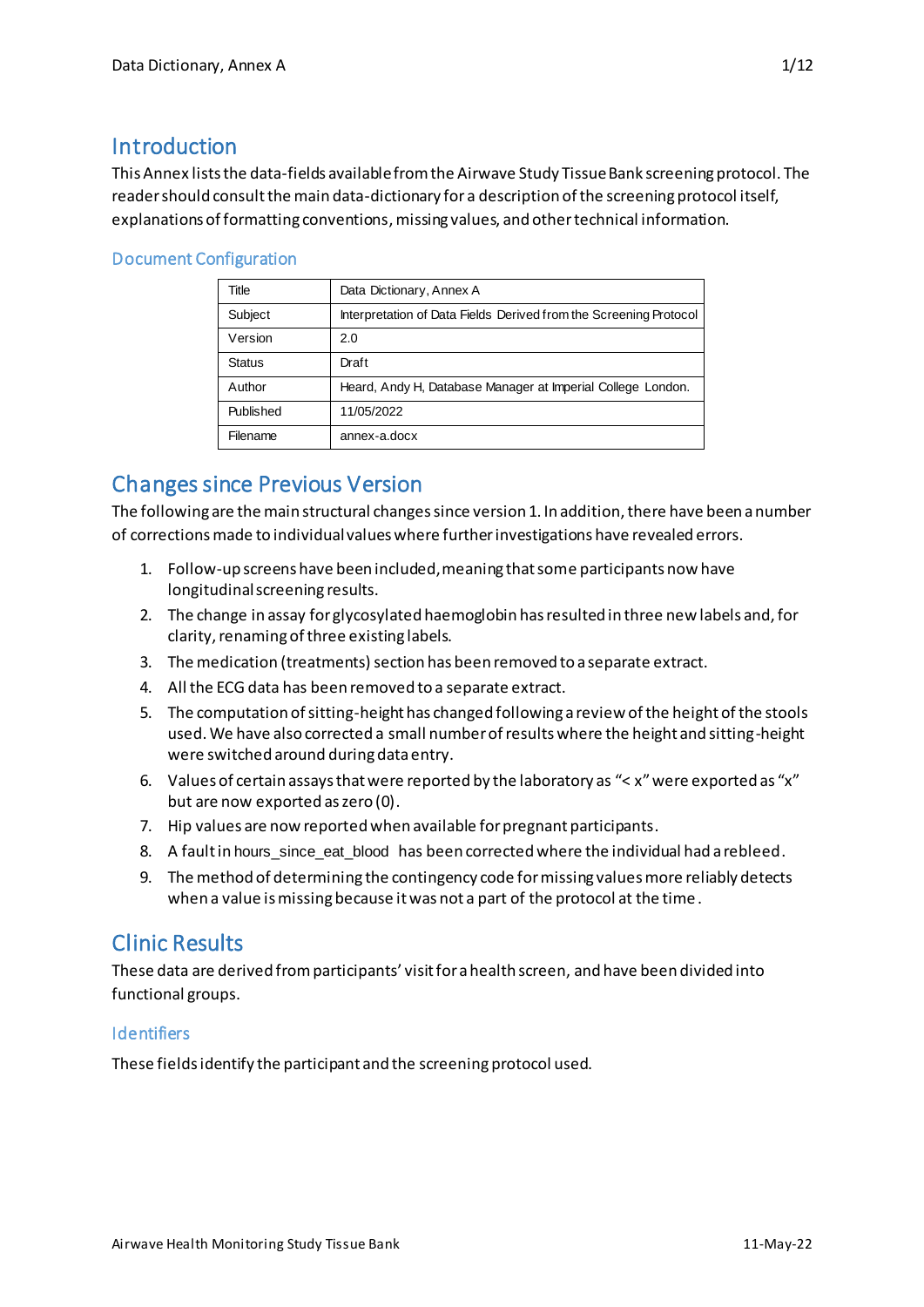| Label          | <b>Data Type</b> | <b>Description</b>                                                                                                                                                                                                                                                                                                                                                                                                                                                                                                                                                                                                                                          |
|----------------|------------------|-------------------------------------------------------------------------------------------------------------------------------------------------------------------------------------------------------------------------------------------------------------------------------------------------------------------------------------------------------------------------------------------------------------------------------------------------------------------------------------------------------------------------------------------------------------------------------------------------------------------------------------------------------------|
| barcode        | NUMBER (5)       | Pseudonymous identifier for one complete screen for a<br>single participant. It is unique within the extract.<br>Participants returning for a second screen (for<br>example, as part of the follow-up protocol) will be<br>assigned a new barcode for later visits. Join visits<br>together using part_id, below.                                                                                                                                                                                                                                                                                                                                           |
| part_id        | NUMBER (7)       | Pseudonymous identifier that is unique for each<br>participant. Because the screening extract includes<br>follow-up visits, some part_id values are associated<br>with two or more barcodes.                                                                                                                                                                                                                                                                                                                                                                                                                                                                |
| protocol       | STRING (3)       | The protocol used for the visit:<br>PILOT: The first screening protocol deployed<br>$\bullet$<br>from June 2004 until August 2006.<br>MAIN: The bulk of the participants were<br>$\bullet$<br>recruited using the MAIN protocol, which<br>succeeded the PILOT.<br>HYBRID: A small number of baseline screens<br>$\bullet$<br>inadvertently contained elements of both<br>PILOT and MAIN.<br>FOLLOWUP: A recall protocol for participants<br>$\bullet$<br>with a baseline health-screen.<br>REACT and REACT-SIEMENS: COVID-19<br>$\bullet$<br>studies based on Airwave Study participants<br>whose relevant data has been incorporated<br>into this extract. |
| nurse_id_first | <b>NUMBER</b>    | An anonymised identifier for the nurse carrying out the<br>initial clinic-based part of the protocol.                                                                                                                                                                                                                                                                                                                                                                                                                                                                                                                                                       |
| when screened  | <b>DATE</b>      | When the clinic appointment began.                                                                                                                                                                                                                                                                                                                                                                                                                                                                                                                                                                                                                          |

# General Questions asked by the Nurse

These are the answers to questions put by the nurse.

| Label             | <b>Data Type</b> | <b>Description</b>                                                                                       |
|-------------------|------------------|----------------------------------------------------------------------------------------------------------|
| repeat_declared   | NUMBER (1)       | Please read the paragraph about Error! Reference<br>source not found. for background on this data-field. |
|                   |                  | The values of this label are:                                                                            |
|                   |                  | 0: no repeat declared; no repeat found.                                                                  |
|                   |                  | 1: repeat declared but not found.<br>$\bullet$                                                           |
|                   |                  | 2: no repeat declared, but at least one found.<br>$\bullet$                                              |
|                   |                  | 3: repeat declared and found.                                                                            |
| age_when_screened | NUMBER (2)       | Participant's age in years at the time of the screen.                                                    |
| force region      | <b>STRING</b>    | A description of the geographic region of the force<br>employing the participant at screening time.      |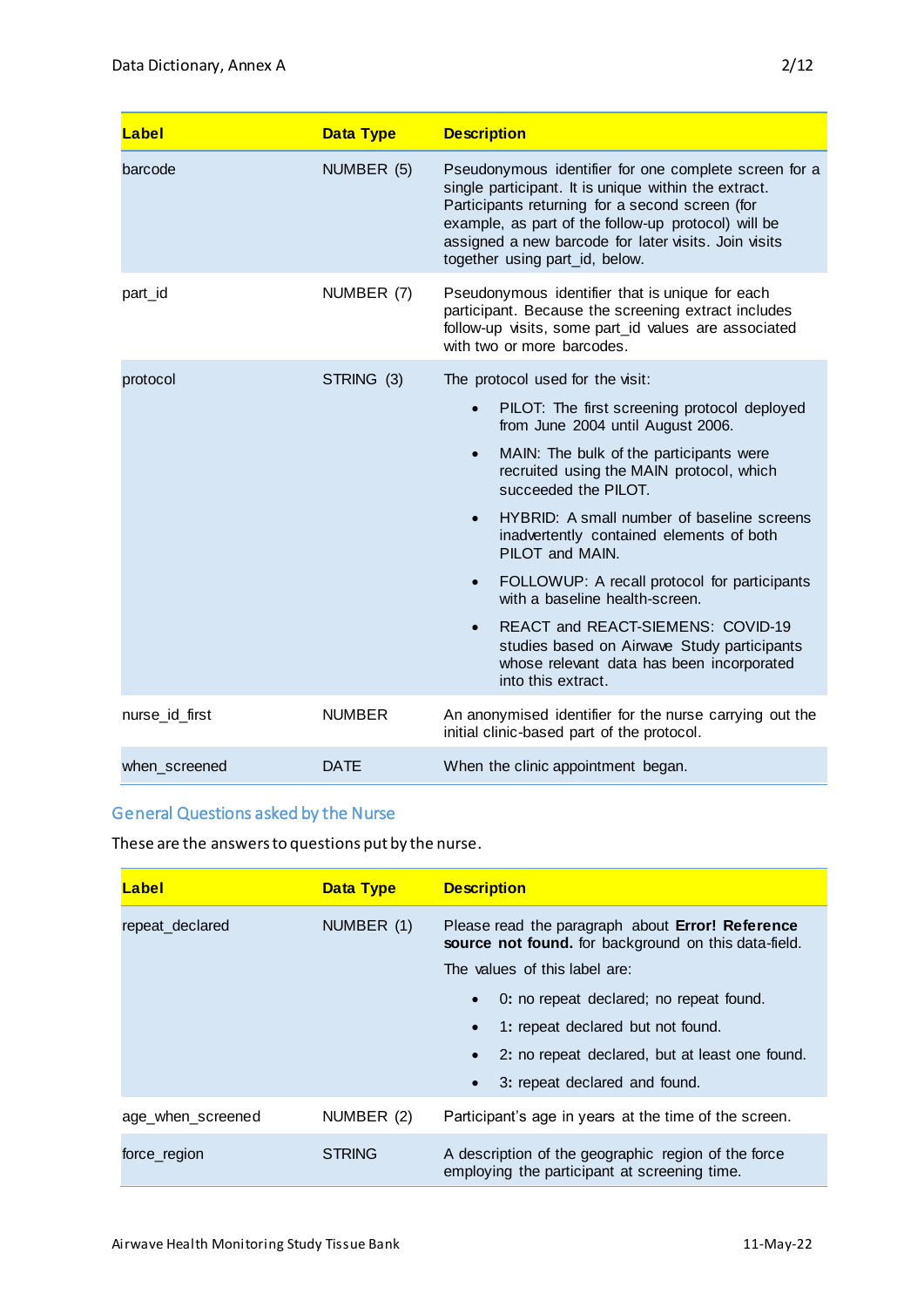| Label                  | <b>Data Type</b> | <b>Description</b>                                                                                                                                                                                                                                                 |
|------------------------|------------------|--------------------------------------------------------------------------------------------------------------------------------------------------------------------------------------------------------------------------------------------------------------------|
| is_urine_sample_given  | <b>YESANY</b>    | Whether the participant provided a urine sample.                                                                                                                                                                                                                   |
| hours_since_eat_blood  | <b>NUMBER</b>    | Self-reported hours that passed since the participant<br>ate or drank anything other than water.                                                                                                                                                                   |
|                        |                  | Until mid-2006, this field was collected by asking the<br>participants for a time (9am, 10pm etc.), which we<br>converted into a duration by comparing it to the clock<br>on the nurse's laptop. Later, we replaced it with a<br>direct question on elapsed hours. |
| hours_since_last_urine | <b>NUMBER</b>    | Self-reported number of hours since the participant last<br>passed urine previous to giving this sample. This<br>question was dropped after the Pilot.                                                                                                             |
| food_diary_received    | <b>YESANY</b>    | Whether a completed food-diary was returned at the<br>clinic. Some diaries were returned after the clinic<br>appointment, so a "no" to this question does not<br>necessarily mean there is no food-diary.                                                          |
| airwave_diary_typical  | STRING (4)       | Is the usage reported in the Airwave Usage Diary<br>typical of an average week?                                                                                                                                                                                    |
|                        |                  | <b>YES</b><br>"Yes"<br>$\bullet$                                                                                                                                                                                                                                   |
|                        |                  | MORE "No. I usually use the radio more"<br>$\bullet$                                                                                                                                                                                                               |
|                        |                  | "No. I usually use the radio less"<br>LESS<br>$\bullet$                                                                                                                                                                                                            |
|                        |                  | NONE "Diary not completed"<br>$\bullet$                                                                                                                                                                                                                            |
|                        |                  | <b>NOTU</b><br>"Diary not completed (not a user)"<br>$\bullet$<br>(only available since July 2011).                                                                                                                                                                |
| is_menses              | <b>YESNO</b>     | Whether the participant is menstruating today.                                                                                                                                                                                                                     |
| is_pregnant            | <b>YESNO</b>     | Whether the participant is pregnant today.                                                                                                                                                                                                                         |
| postcode_district      | STRING (4)       | The outbound portion of the postcode given by the<br>participant as their home address.                                                                                                                                                                            |

#### Lifestyle Questions

These were asked by the nurse in the pilot phase, before being moved to the self-administered questionnaire.

| Label                     | <b>Data Type</b> | <b>Description</b>                                                                                     |
|---------------------------|------------------|--------------------------------------------------------------------------------------------------------|
| is smoker                 | <b>YESNO</b>     | Whether the participant smokes.                                                                        |
| cigarettes_per_day        | <b>NUMBER</b>    | Quantity of cigarettes normally smoked per day,<br>ignoring the very occasional cigar or pipe-tobacco. |
| smoking_age_started       | <b>NUMBER</b>    | Age participant started smoking (years).                                                               |
| has drunk within 24 hours | YESANY           | Whether the participant has drunk any alcohol in the<br>last 24 hours.                                 |
| beer drunk                | <b>NUMBER</b>    | Quantity of beer drunk during a typical week.                                                          |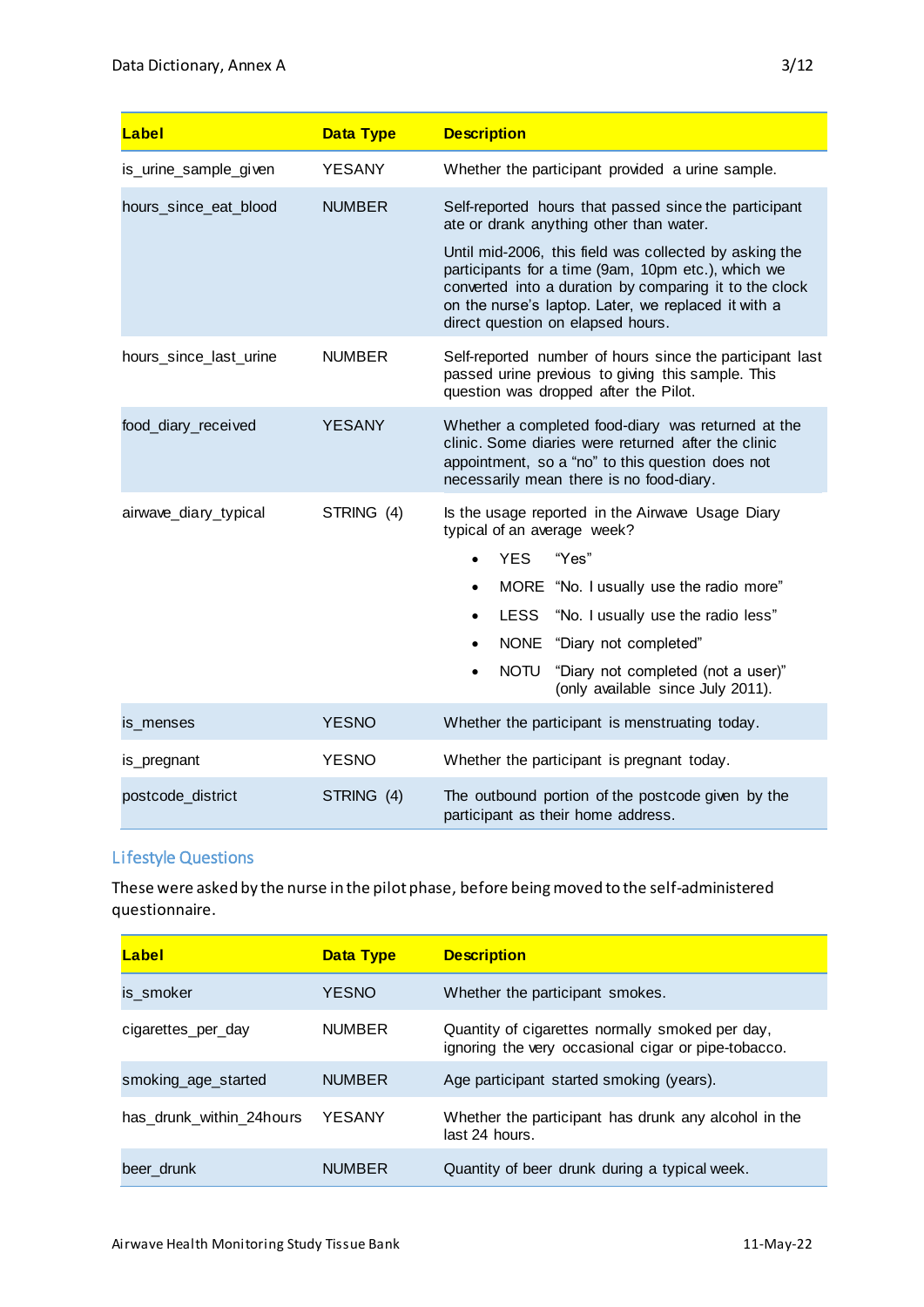| Label               | <b>Data Type</b> | <b>Description</b>                                                                           |
|---------------------|------------------|----------------------------------------------------------------------------------------------|
| beer type           | STRING (1)       | Units of beer_drunk: P (pints) or U (standard units)                                         |
| wine drunk          | NUMBER (3)       | Quantity of wine drunk during a typical week.                                                |
| wine_type           | STRING (7)       | Units of wine_drunk: B (bottles) or U (standard units)                                       |
| other alcohol units | NUMBER (3)       | Quantity (standard units) of alcohol drunk during a<br>typical week other than beer or wine. |

#### Blood Pressure

Participants normally have three blood pressure readings, taken consecutively, each of which records systolic and diastolic blood pressures (mm Hg) and pulse (beats /min). Participants reporting themselves as diabetics may have two sets of readings, one standing and one sitting; non-diabetics have the sitting measurement only.

| Label                   | <b>Data Type</b> | <b>Description</b>                               |
|-------------------------|------------------|--------------------------------------------------|
| bp_pulse_sitting_1      | NUMBER (3)       | First sitting pulse measurement (beats / min).   |
| bp_systolic_sitting_1   | NUMBER (3)       | First sitting systolic blood pressure (mm Hg).   |
| bp_diastolic_sitting_1  | NUMBER (3)       | First sitting diastolic blood pressure (mm Hg).  |
| bp_pulse_sitting_2      | NUMBER (3)       | Second sitting pulse measurement.                |
| bp_systolic_sitting_2   | NUMBER (3)       | Second sitting systolic blood pressure.          |
| bp_diastolic_sitting_2  | NUMBER (3)       | Second sitting diastolic blood pressure.         |
| bp_pulse_sitting_3      | NUMBER (3)       | Third sitting pulse measurement.                 |
| bp_systolic_sitting_3   | NUMBER (3)       | Third sitting systolic blood pressure.           |
| bp_diastolic_sitting_3  | NUMBER (3)       | Third sitting diastolic blood pressure.          |
| bp_pulse_sitting        | NUMBER (3)       | Mean sitting pulse measurement.                  |
| bp_systolic_sitting     | NUMBER (3)       | Mean sitting systolic blood pressure.            |
| bp_diastolic_sitting    | NUMBER (3)       | Mean sitting diastolic blood pressure.           |
| bp_pulse_standing_1     | NUMBER (3)       | First standing pulse measurement (beats / min).  |
| bp_systolic_standing_1  | NUMBER (3)       | First standing systolic blood pressure (mm Hg).  |
| bp_diastolic_standing_1 | NUMBER (3)       | First standing diastolic blood pressure (mm Hg). |
| bp_pulse_standing_2     | NUMBER (3)       | Second standing pulse measurement.               |
| bp_systolic_standing_2  | NUMBER (3)       | Second standing systolic blood pressure.         |
| bp_diastolic_standing_2 | NUMBER (3)       | Second standing diastolic blood pressure.        |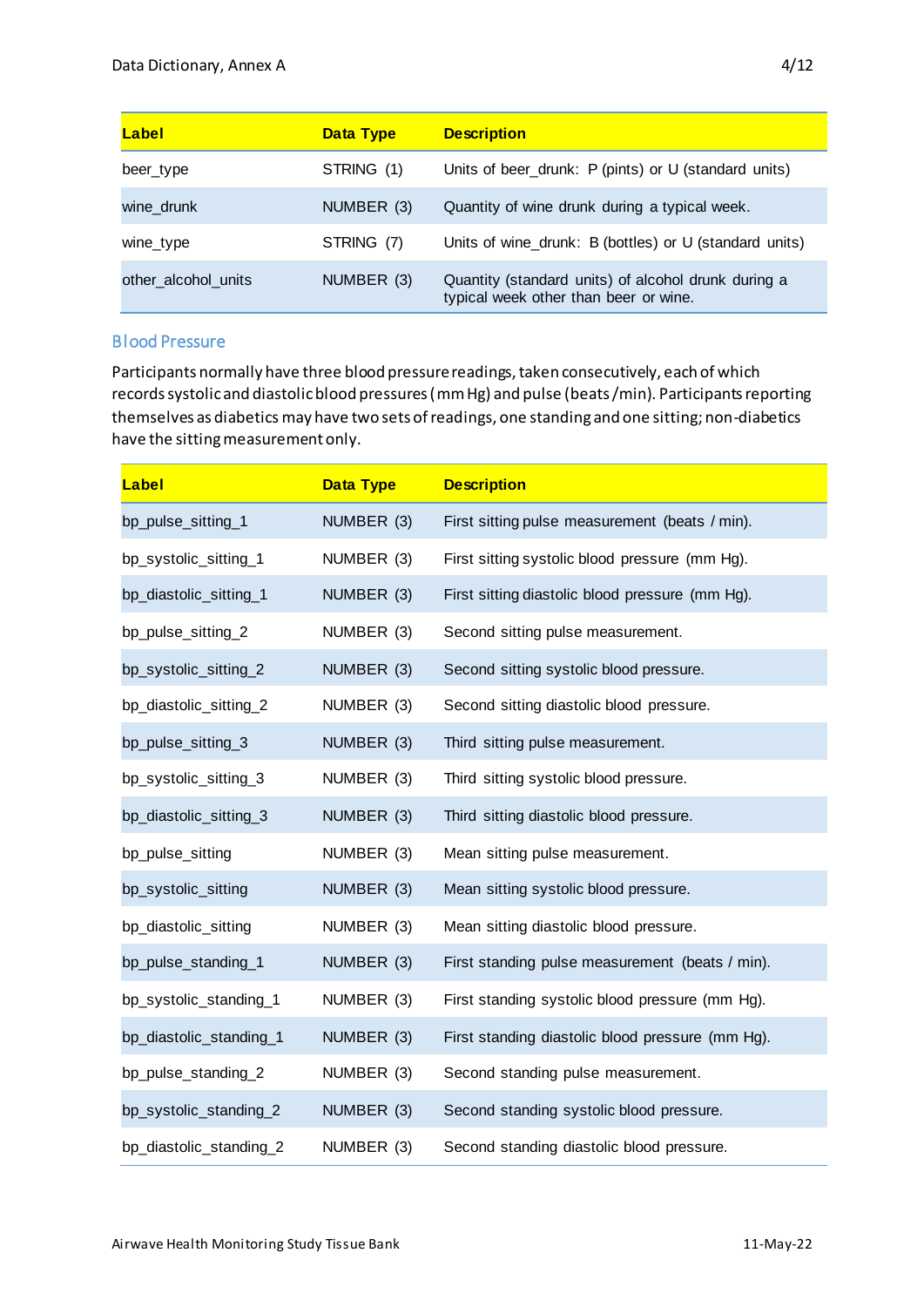| Label                   | <b>Data Type</b> | <b>Description</b>                                                          |
|-------------------------|------------------|-----------------------------------------------------------------------------|
| bp_pulse_standing_3     | NUMBER (3)       | Third standing pulse measurement.                                           |
| bp_systolic_standing_3  | NUMBER (3)       | Third standing systolic blood pressure.                                     |
| bp_diastolic_standing_3 | NUMBER (3)       | Third standing diastolic blood pressure.                                    |
| bp_pulse_standing       | NUMBER (3)       | Mean standing pulse measurement.                                            |
| bp_systolic_standing    | NUMBER (3)       | Mean standing systolic blood pressure.                                      |
| bp_diastolic_standing   | NUMBER (3)       | Mean standing diastolic blood pressure.                                     |
| handedness              | STRING (5)       | Whether the participant is LEFT or RIGHT handed?"                           |
| bp_arm_used             | STRING (5)       | The arm used for the blood pressure measurement:<br>LEFT, RIGHT or UNKNOWN. |
| bp cuffsize             | STRING (7)       | Cuff size used for blood pressure: REGULAR, LARGE<br>or UNKNOWN.            |

#### Anthropomorphic Measurements

Most participants have two measurements of height, weight, waist-girth, hip-girth and sitting-height (height measured whilst sitting on a stool of known height). Pregnancy is a contraindication for waist-girth, and sometimes for hip-girth. From these measurements we have derived a waist-hip ratio, body-mass-index and sitting-height ratio.

Body Mass Index (BMI) is computed for each trial as (weight  $\div$  height<sup>2</sup>). Its mean is computed from the individual BMI values.

We show the individual measurements and computed mean for each measurand.

#### Sitting Height

Sitting-height measurements are reported with the height of the stool already subtracted. In the 2013 extract, the stool was stated to be 60.7 cm high; however, further measurements of several stools show that 60.4 cm to be more accurate. Some cross-clinic variation in the dimensions of equipment used does seem to have occurred.

| Label            | <b>Data Type</b> | <b>Description</b>                               |
|------------------|------------------|--------------------------------------------------|
| height_1         | <b>NUMBER</b>    | First measurement of height (cm).                |
| hip_girth_1      | <b>NUMBER</b>    | First measurement of hip girth (cm).             |
| weight_1         | <b>NUMBER</b>    | First measurement of weight (kg).                |
| sitting_height_1 | <b>NUMBER</b>    | First measurement of sitting height (cm).        |
| waist_girth_1    | <b>NUMBER</b>    | First measurement of waist girth (cm).           |
| waist_hip_1      | <b>NUMBER</b>    | Computed waist-hip ratio for first measurements. |

Sitting-height-ratio is defined as (sitting-height ÷ height).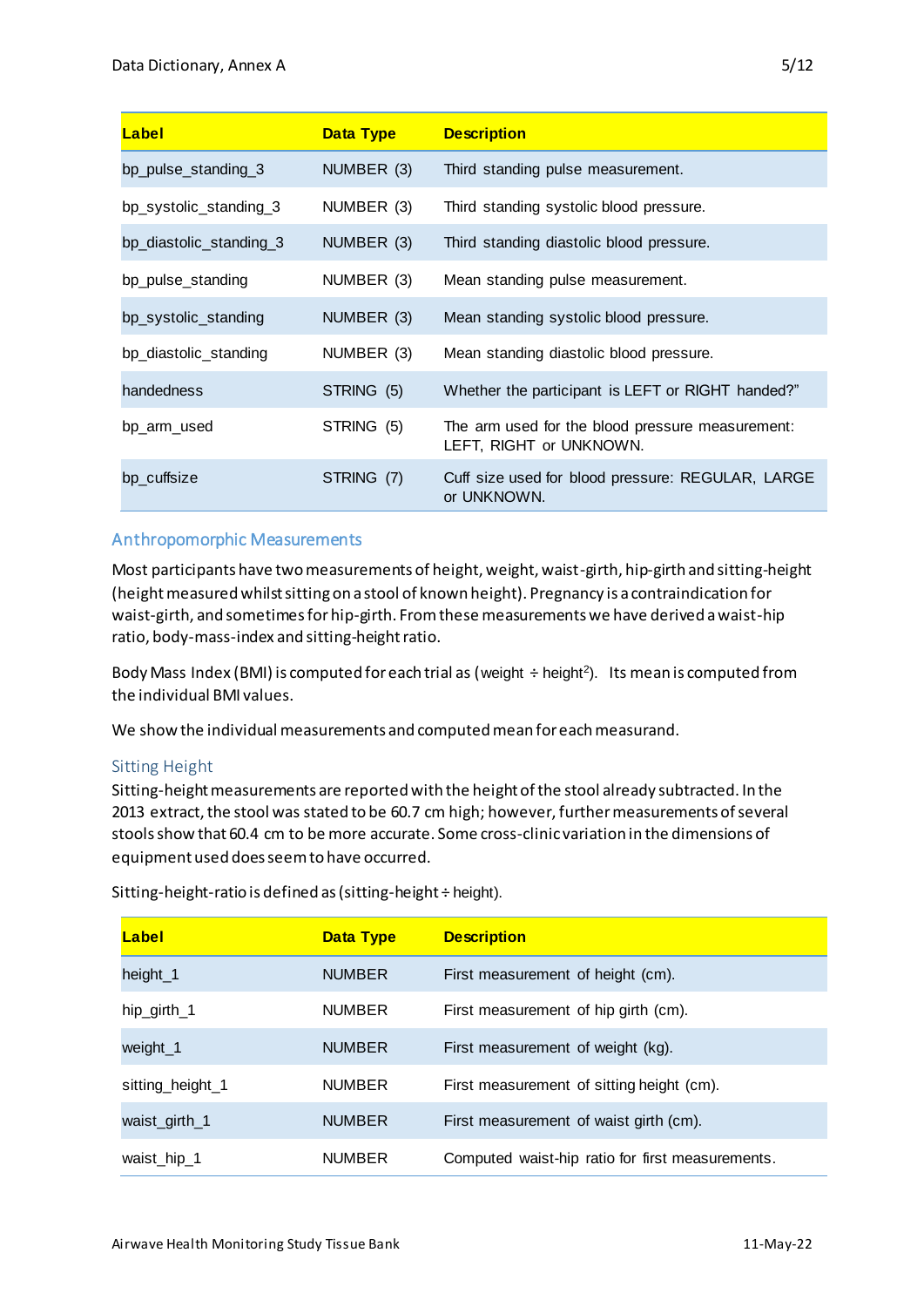| Label                  | <b>Data Type</b> | <b>Description</b>                                      |
|------------------------|------------------|---------------------------------------------------------|
| body_mass_index_1      | <b>NUMBER</b>    | First computed body mass index (kg / $m2$ ).            |
| sitting_height_ratio_1 | <b>NUMBER</b>    | First computed sitting-height-ratio (dimensionless).    |
| height_2               | <b>NUMBER</b>    | Second measurement of height (cm).                      |
| hip_girth_2            | <b>NUMBER</b>    | Second measurement of hip girth (cm).                   |
| weight_2               | <b>NUMBER</b>    | Second measurement of weight (kg).                      |
| sitting_height_2       | <b>NUMBER</b>    | Second measurement of sitting height (cm).              |
| waist_girth_2          | <b>NUMBER</b>    | Second measurement of waist girth (cm).                 |
| waist_hip_2            | <b>NUMBER</b>    | Computed waist-hip ratio for second measurements.       |
| body_mass_index_2      | <b>NUMBER</b>    | Second computed body mass index (kg / m <sup>2</sup> ). |
| sitting_height_ratio_2 | <b>NUMBER</b>    | Second computed sitting-height-ratio (dimensionless).   |
| height                 | <b>NUMBER</b>    | Mean height (cm).                                       |
| hip_girth              | <b>NUMBER</b>    | Mean hip girth (cm).                                    |
| weight                 | <b>NUMBER</b>    | Mean weight (kg).                                       |
| sitting_height         | <b>NUMBER</b>    | Mean sitting height (cm).                               |
| waist_girth            | <b>NUMBER</b>    | Mean waist girth (cm).                                  |
| waist_hip              | <b>NUMBER</b>    | Mean waist-hip ratio.                                   |
| body_mass_index        | <b>NUMBER</b>    | Mean body mass index (kg / $m2$ ).                      |
| sitting_height_ratio   | <b>NUMBER</b>    | Mean sitting-height-ratio (dimensionless).              |

## Body Composition Analysis

These measurements were made using a Tanita analyser and the results entered by hand.

Our understanding is that the impedance measurements are used by the machine to derive fatpercentage and total-body-water. However, we were unable to persuade the supplier to provide us with the algorithms used or any references to independent evaluations of their methods. We understand (but haven't tested) that the method differentiates between athletic and standard bodytypes.

#### Contraindications

There are three main contraindications for Tanita: pregnancy (is\_pregnant) or the presence of metal objects in the body, especially a pacemaker.

| Label                  | <b>Data Type</b> | <b>Description</b>                                                                   |
|------------------------|------------------|--------------------------------------------------------------------------------------|
| takes_intense_exercise | YESNO.           | Whether participant reports doing ten or more hours of<br>intense exercise per week. |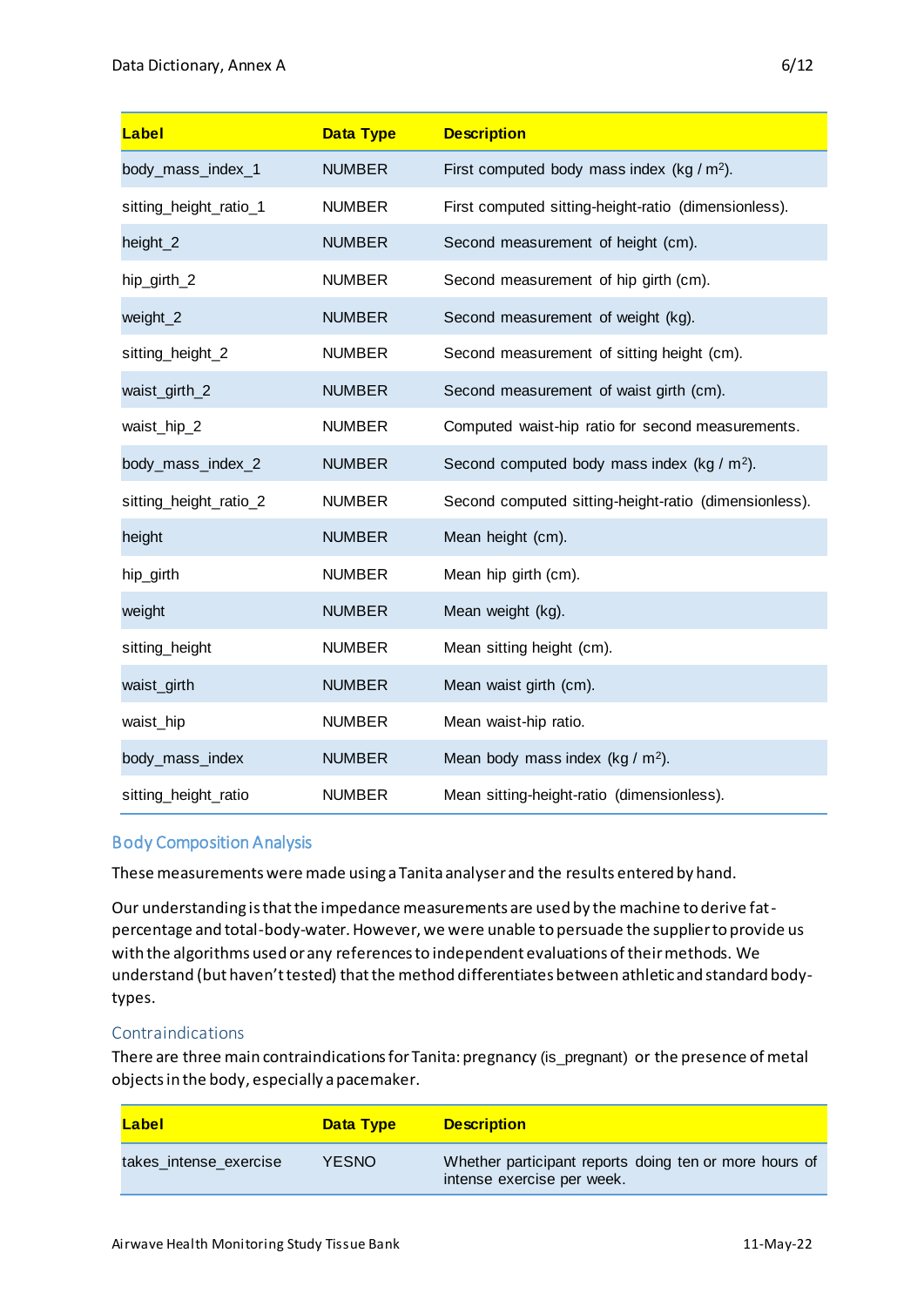| Label                    | <b>Data Type</b> | <b>Description</b>                                                                                 |
|--------------------------|------------------|----------------------------------------------------------------------------------------------------|
| body_type                | STRING (8)       | The nurse's subjective judgement of whether the<br>participant is a STANDARD or ATHLETE body-type. |
| fat_percentage           | <b>NUMBER</b>    | Percentage body fat (%)                                                                            |
| total_body_water         | <b>NUMBER</b>    | Total body water (kg)                                                                              |
| impedance_of_body        | <b>NUMBER</b>    | Impedance of the whole body $(\Omega)$                                                             |
| impedance_of_right_leg   | <b>NUMBER</b>    | Impedance of the right leg $(\Omega)$                                                              |
| impedance_of_left_leg    | <b>NUMBER</b>    | Impedance of the left leg $(\Omega)$                                                               |
| impedance_of_right_arm   | <b>NUMBER</b>    | Impedance of the right arm $(\Omega)$                                                              |
| impedance_of_left_arm    | <b>NUMBER</b>    | Impedance of the left arm $(\Omega)$                                                               |
| imp_contra_metal_implant | <b>YES</b>       | YES if contraindicated because of a metal implant.                                                 |
| imp_contra_pacemaker     | <b>YES</b>       | YES if contraindicated because of a pacemaker.                                                     |
| imp_contra_other         | YES.             | YES if contraindicated for any other reason.                                                       |

## Grip Strength

For a small number of most recent participants we measured grip-strength using the Jamar device. The results are based on two measures for each hand.

| Label        | <b>Data Type</b> | <b>Description</b>                    |
|--------------|------------------|---------------------------------------|
| grip_right_1 | <b>NUMBER</b>    | Grip strength of right hand (kg)      |
| grip_left_1  | <b>NUMBER</b>    | Grip strength of left hand (kg)       |
| grip_right_1 | <b>NUMBER</b>    | Grip strength of right hand (kg)      |
| grip_left_1  | <b>NUMBER</b>    | Grip strength of left hand (kg)       |
| grip_right   | <b>NUMBER</b>    | Mean grip-strength of right hand (kg) |
| grip_left    | <b>NUMBER</b>    | Mean grip-strength of left hand (kg)  |

# Laboratory Results

These are the assay results carried on the blood collected at the clinic.

We used a variety of laboratories and analysers during the project. Most of the baseline results (2004 – June 2015) were assayed at Northwick Park Institute of Medical Research (NPIMR). During the Pilot, we used the laboratory's existing elderly equipment: COBAS Mira (clinical chemistry), H1E (haematology) and ACL-300 (coagulation). For the Main Study, we upgraded to Ilab 350 (chemistry); Advia 2120 (haematology); ACL-8000 (coagulation), and an Elisa Plate Reader for C-peptide. Charing Cross Hospital carried out assays for us from November 2015 until 2021. From 2022 we are planning to use third party commercial laboratories.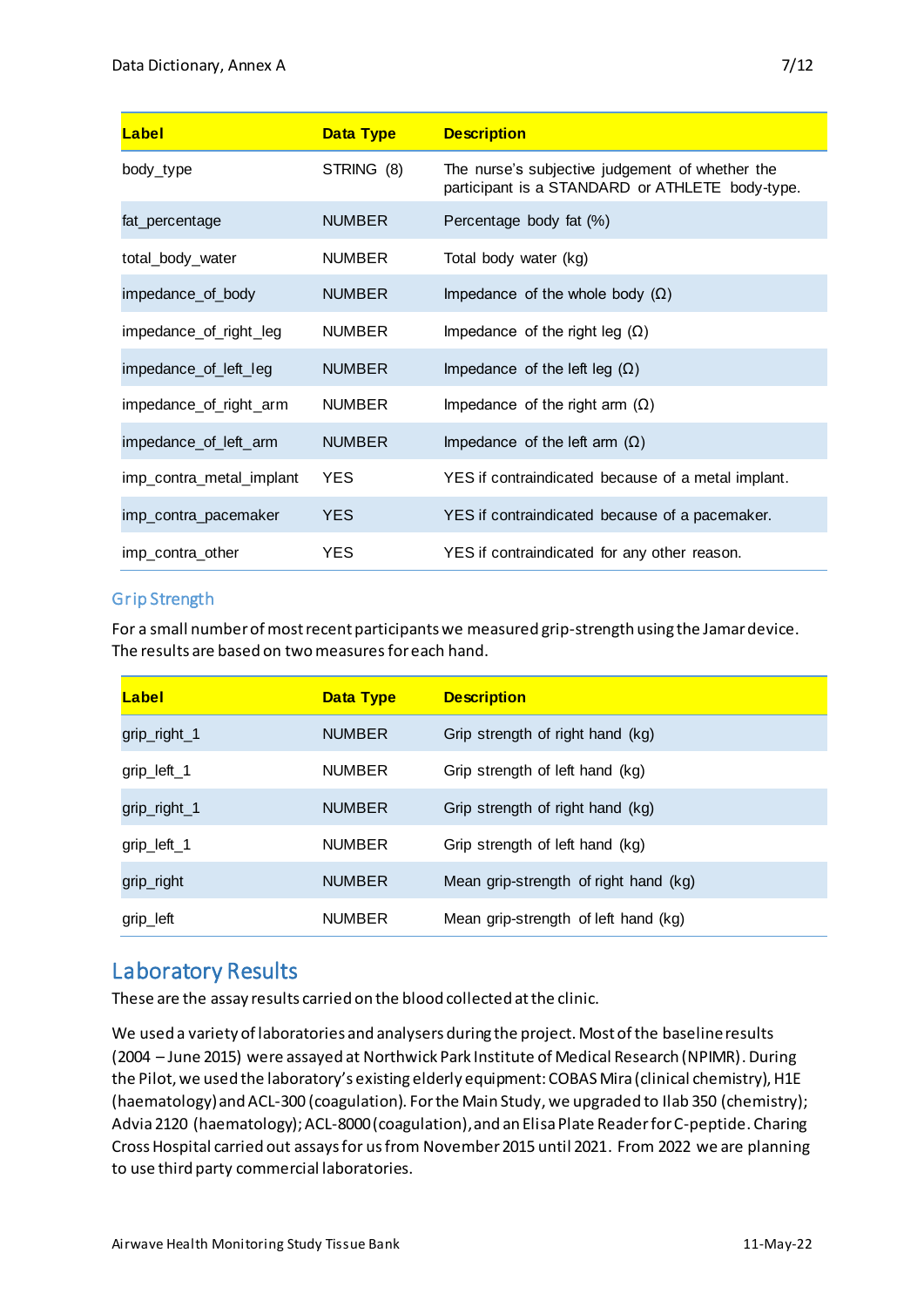Up until 2022, most samples were collected in the field and transported overnight to the laboratory in a thermoporter at  $2 - 4$  °C where the haematology and (usually) clinical chemistry was carried out on the day of arrival.

#### Laboratory Profiles

There are three distinct "profiles" (the set of measurements that we expect to be returned for each barcode) in the cohort, for the Pilot; for the Main Study, and for the follow-up. For the Main Study, measurands were added to clinical chemistry because they were deemed interesting, and because the new chemistry machine could perform these measurements. We gained some extra results from haematology because these came from the new machine without extra effort, although strictly speaking they are not a part of the profile. To balance the budget, we had to drop some of the measures from the original profile.

The boundary between the two profiles is far from distinct however. For example, for several months we ran both profiles in parallel to ensure the new machines were working correctly.

## Glycosylated Haemoglobin

Two sets of variables record the glycosylated haemoglobin (HbA1c) assay. From the beginning of the research until May 2014, we used th[e Diabetes Control and Complications Trial](https://en.wikipedia.org/wiki/Diabetes_Control_and_Complications_Trial) (DCCT) method. DCCT was then superseded by th[e International Federation of Clinical Chemistry and Laboratory](https://en.wikipedia.org/wiki/International_Federation_of_Clinical_Chemistry_and_Laboratory_Medicine)  [Medicine](https://en.wikipedia.org/wiki/International_Federation_of_Clinical_Chemistry_and_Laboratory_Medicine) (IFCC) method. We understand that this change results from th[e National](http://www.ngsp.org/)  [Glycohaemoglobin Standardisation Program,](http://www.ngsp.org/) which was tackling the presence of too many false positives for elevated HbA1c. We were unable to use DCCT for the whole cohort because the manufacturer withdrew support in 2014.

Each sample was measured using one method or the other, with a rare exceptional case where both assays are reported.

#### *Mapping Results across Methods*

The two methods both measure the proportion of HbA1c relative to total haemoglobin. However, the DCCT method is reported in units of g/dl, whereas IFCC uses mmol/mol. The reference range of values differs between the two methods in order to ensure that, during the changeover, practitioners would not mistake the method used.

Because of the differences in method, the two series are not directly comparable. However, conversion formulae and reference ranges are published and, according to advice from NPIMR (May 2014), the "normal" ranges for the IFCC method are:

- 20-42 mmol/mol (4-6% in DCCT units) in non-diabetics
- 42-64 mmol/mol (6-8% in DCCT units) in controlled diabetics
- 64-up to 195 mmol/mol (8-20% in DCCT units) in uncontrolled diabetics.

The conversion formulae below were attributed to the IFCC organisation, though an article on [Wikipedia](https://en.wikipedia.org/wiki/Glycated_hemoglobin) (11<sup>th</sup> January 2017) uses slightly different coefficients.

 $DCCT$  (%) = 0.09148  $\times$  IFCC (mmol/mol) + 2.152

 $IFCC (mmol/mol) = 10.93 \times DCCT (%) - 23.50$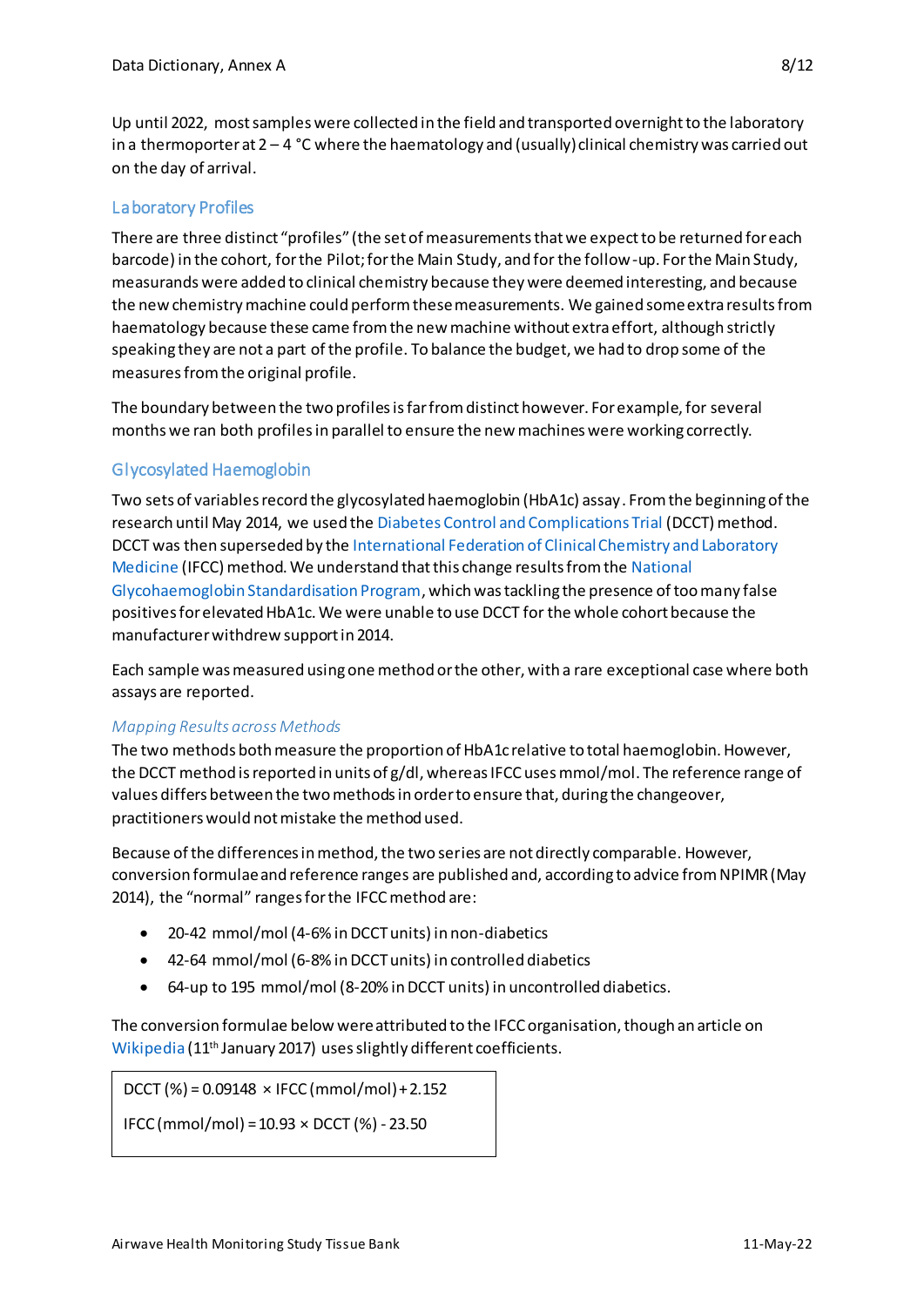A comparison between the methods using a test sample resulted in IFCC values a little lower than the translated DCCT value, although no test of statistical significance was carried out.

## *Population Distribution for IFCC Assay Methods*

Within the IFCC values, the assays were performed using one of two different methods, depending on the laboratory: a turbidimetric method (NPIMR); or an ion-exchange / HPLC method (Charing Cross). We report this choice as hba1c\_method.

A complication is that the distribution of values for the two IFCC methods do not coincide. Although we did not carry out a method comparison study when moving laboratories, a brief analysis in 2018 showed that the population mean using the ion-exchange method is roughly one standard-deviation greater than the mean found using the turbidimetric method. Based on advice from a consultant in Metabolic Medicine & Honorary Research Fellow at Imperial College, "[it]…*will not be possible to derive a population mean/SD as these will always be dependent on the method used… Although the methods correlate there will be absolute differences due to the methods used." 1*

## **Haematology**

These data include general haematology assays and differential white-cell analysis. Note that, for haemoglobin, the value reported to participants is that measured in clinical chemistry.

| Label                          |               | <b>Data Type Description</b>                         |
|--------------------------------|---------------|------------------------------------------------------|
| red_blood_cell_count           | <b>NUMBER</b> | Red blood cell count (10 <sup>6</sup> /µL)           |
| white_blood_cell_count         | <b>NUMBER</b> | White blood cell count (10 <sup>3</sup> /µL).        |
| haemoglobin                    | <b>NUMBER</b> | Haemoglobin (g/dL).                                  |
| haematocrit                    | <b>NUMBER</b> | Haematocrit (%)                                      |
| mean_red_cell_volume           | <b>NUMBER</b> | Mean red cell volume (fl)                            |
| mean_cell_haemoglobin          | <b>NUMBER</b> | Mean cell haemoglobin (pg).                          |
| mean_cell_haemoglobin_conc     | <b>NUMBER</b> | Mean Cell Haemoglobin Concentration (g/dL).          |
| platelets                      | <b>NUMBER</b> | Platelets (103/µl)                                   |
| red_cell_distribution_width    | <b>NUMBER</b> | Red cell distribution width (%).                     |
| corpuscular_haem_conc          | <b>NUMBER</b> | Corpuscular haematology concentration (g / dL).      |
| mean_platelet_volume           | <b>NUMBER</b> | Mean platelet volume (fl).                           |
| haemoglobin_distribution_width | <b>NUMBER</b> | Haemoglobin concentration distribution width (g/dL). |
| when_haematology_first         | <b>DATE</b>   | When the assay was first carried out.                |
| when_haematology_last          | <b>DATE</b>   | When the assay was last carried out.                 |

<sup>1</sup> Email: Busbridge – Heard, 11th February 2019

 $\overline{a}$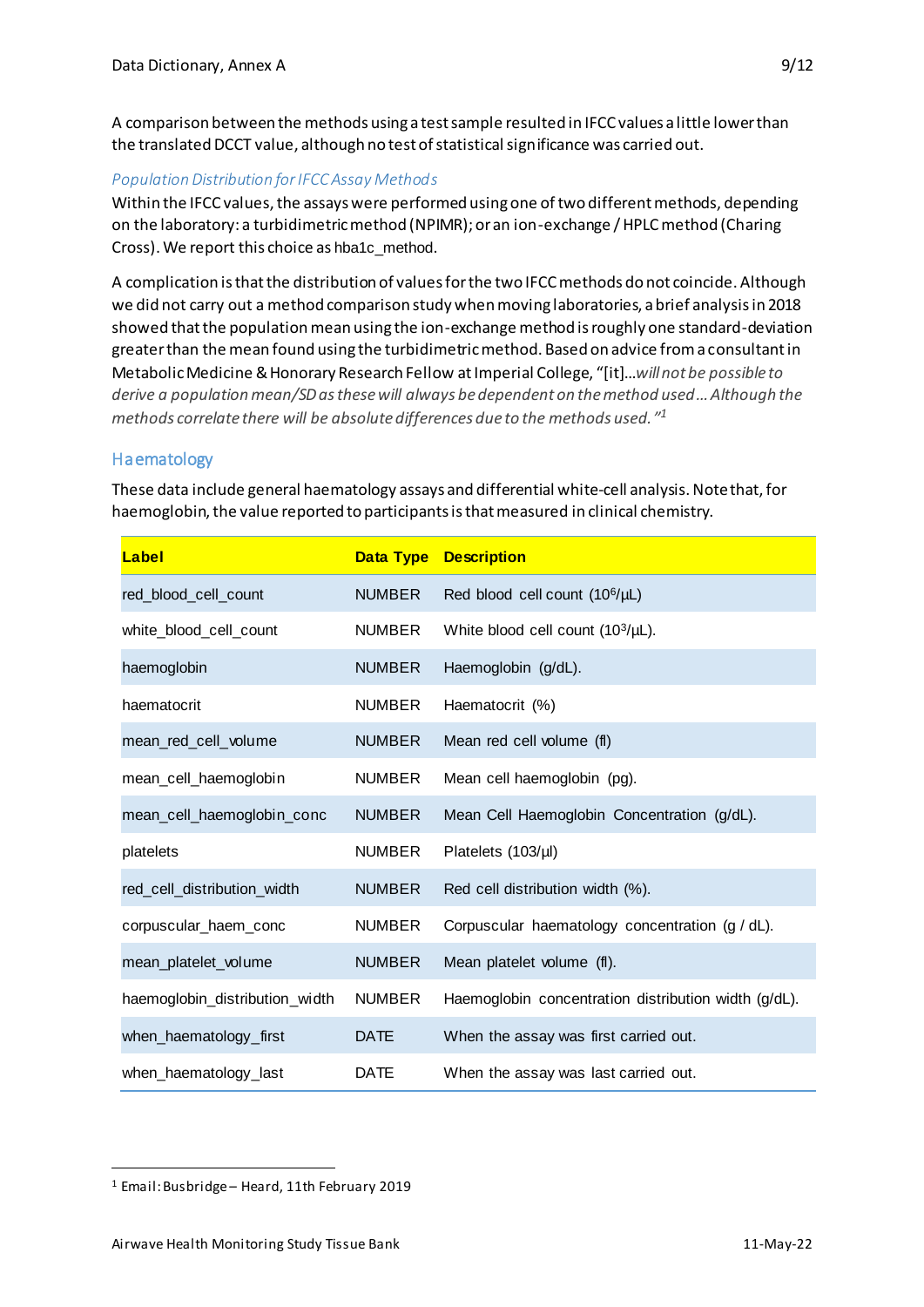# Differential White Cell Counts

This is an analysis of the different types of white cell in the blood. The value assayed is the percentage of each cell-type as a percentage of total white cells. In aggregate, therefore, the sum should equal 100%. In practice, the values may sum to more or less than 100%, which we consider to be an artefact of the method.

The clinically significant number, however, is notthe proportion of cells of each type but their absolute number(count). Here we report the computed counts, defined as the product of cellpercentage and total white cells. The haematology machine itself carries out the computation of counts, which we report where available. There is often a discrepancy in the last decimal place between the value reported and the product of white-cell-count and percentage because of value rounding.

| Label                       | <b>Data Type</b> | <b>Description</b>                                                                                    |
|-----------------------------|------------------|-------------------------------------------------------------------------------------------------------|
| neutrophils_count           | <b>NUMBER</b>    | Neutrophils $(10^3/\mu l)$                                                                            |
| lymphocytes_count           | <b>NUMBER</b>    | Lymphocytes $(10^3/\mu l)$                                                                            |
| monocytes_count             | <b>NUMBER</b>    | Monocytes (10 <sup>3</sup> /µl)                                                                       |
| eosinophils_count           | <b>NUMBER</b>    | Eosinophils $(10^3/\mu l)$                                                                            |
| basophils_count             | <b>NUMBER</b>    | Basophils $(10^3/\mu l)$                                                                              |
| large_unstained_cells_count | <b>NUMBER</b>    | Large unstained cells $(10^3/\mu l)$ .                                                                |
| nrbca                       | <b>NUMBER</b>    | Nucleated red blood cells per unit volume $(10^3/\mu l)$ .<br>Table 4. Differential White Call Ceupta |

**Table 1: Differential White Cell Counts**

#### Elisa Plate Reader

A DTX 800 Elisa Plate Reader was used to obtain C-Peptide results.

| Label               | <b>Data Type</b> | <b>Description</b>                    |
|---------------------|------------------|---------------------------------------|
| c_peptide           | <b>NUMBER</b>    | C-Peptide (pmol $/$ L).               |
| when_cpeptide_first | <b>DATE</b>      | When the assay was first carried out. |
| when_cpeptide_last  | <b>DATE</b>      | When the assay was last carried out.  |

#### Coagulation Analysis

Coagulation analysis was performed to measure fibrinogen and prothrombin time.

| Label                  | <b>Data Type</b> | <b>Description</b>                    |
|------------------------|------------------|---------------------------------------|
| fibrinogen             | <b>NUMBER</b>    | Fibrinogen (g/L).                     |
| prothrombin_time       | <b>NUMBER</b>    | Prothrombin Time (seconds).           |
| when_coagulation_first | <b>DATE</b>      | When the assay was first carried out. |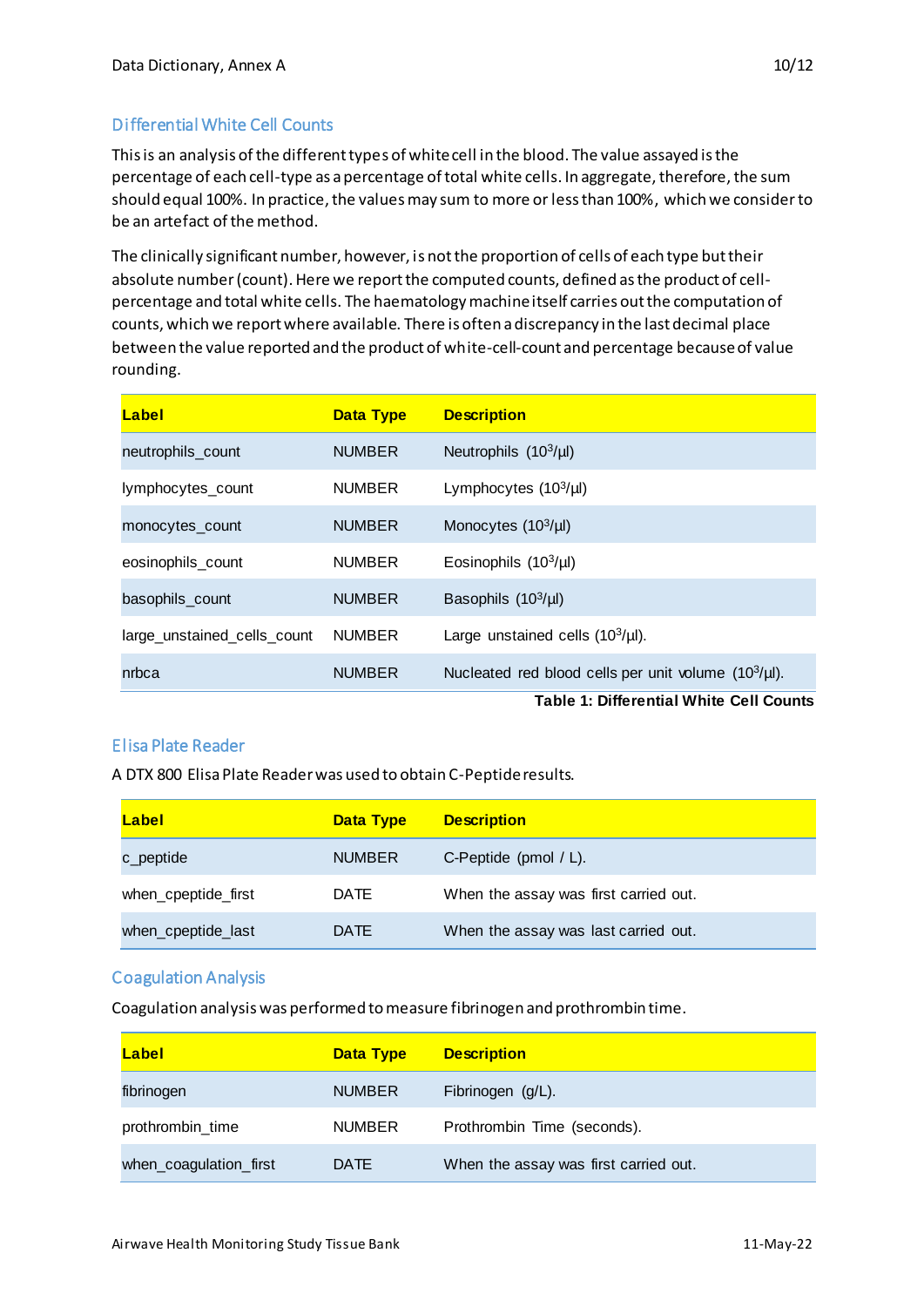| Label                 | <b>Data Type</b> | <b>Description</b>                   |
|-----------------------|------------------|--------------------------------------|
| when_coagulation_last | <b>DATE</b>      | When the assay was last carried out. |

# Clinical Chemistry

Clinical chemistry assays were performed to obtain these results.

| Label                    | <b>Data Type</b> | <b>Description</b>                                                                                                 |
|--------------------------|------------------|--------------------------------------------------------------------------------------------------------------------|
| c_reactive_protein       | <b>NUMBER</b>    | C-reactive protein (mg/L).                                                                                         |
| glucose                  | <b>NUMBER</b>    | Glucose (mmol/L)                                                                                                   |
| total_protein            | <b>NUMBER</b>    | Total Protein (g/L)                                                                                                |
| albumin                  | <b>NUMBER</b>    | Albumin (g/L)                                                                                                      |
| calcium                  | <b>NUMBER</b>    | Calcium (mmol/L)                                                                                                   |
| sodium                   | <b>NUMBER</b>    | Sodium (mmol/L)                                                                                                    |
| potassium                | <b>NUMBER</b>    | Potassium (mmol/L)                                                                                                 |
| alanine_aminotransferase | <b>NUMBER</b>    | Alanine Aminotransferase (U/L)                                                                                     |
| alkaline_phosphatase     | <b>NUMBER</b>    | Alkaline Phosphatase (U/L)                                                                                         |
| bilirubin                | <b>NUMBER</b>    | Bilirubin (umol / L)                                                                                               |
| creatinine               | <b>NUMBER</b>    | Creatinine (µmol / L)                                                                                              |
| total_cholesterol        | <b>NUMBER</b>    | Total Cholesterol (mmol/L)                                                                                         |
| hdl                      | <b>NUMBER</b>    | High Density Lipoprotein (mmol/L)                                                                                  |
| ldl                      | <b>NUMBER</b>    | Low Density Lipoprotein (mmol/L)                                                                                   |
| triglycerides            | <b>NUMBER</b>    | Triglycerides (mmol/L)                                                                                             |
| gamma_gt                 | <b>NUMBER</b>    | Gamma GT (U/L)                                                                                                     |
| apolipoprotein_a         | <b>NUMBER</b>    | Apolipoprotein a1 (g/L)                                                                                            |
| apolipoprotein_b         | <b>NUMBER</b>    | Apolipoprotein b (g/L)                                                                                             |
| urea                     | <b>NUMBER</b>    | Urea (mmol/L)                                                                                                      |
| haemoglobin_dcct         | <b>NUMBER</b>    | Haemoglobin measured according to the DCCT<br>method (g/dL). This was previously labelled<br>haemoglobin clinchem. |
| hba1c_conc_dcct          | <b>NUMBER</b>    | Glycosylated Haemoglobin (g/dL). This was<br>previously labelled hba1c_conc.                                       |